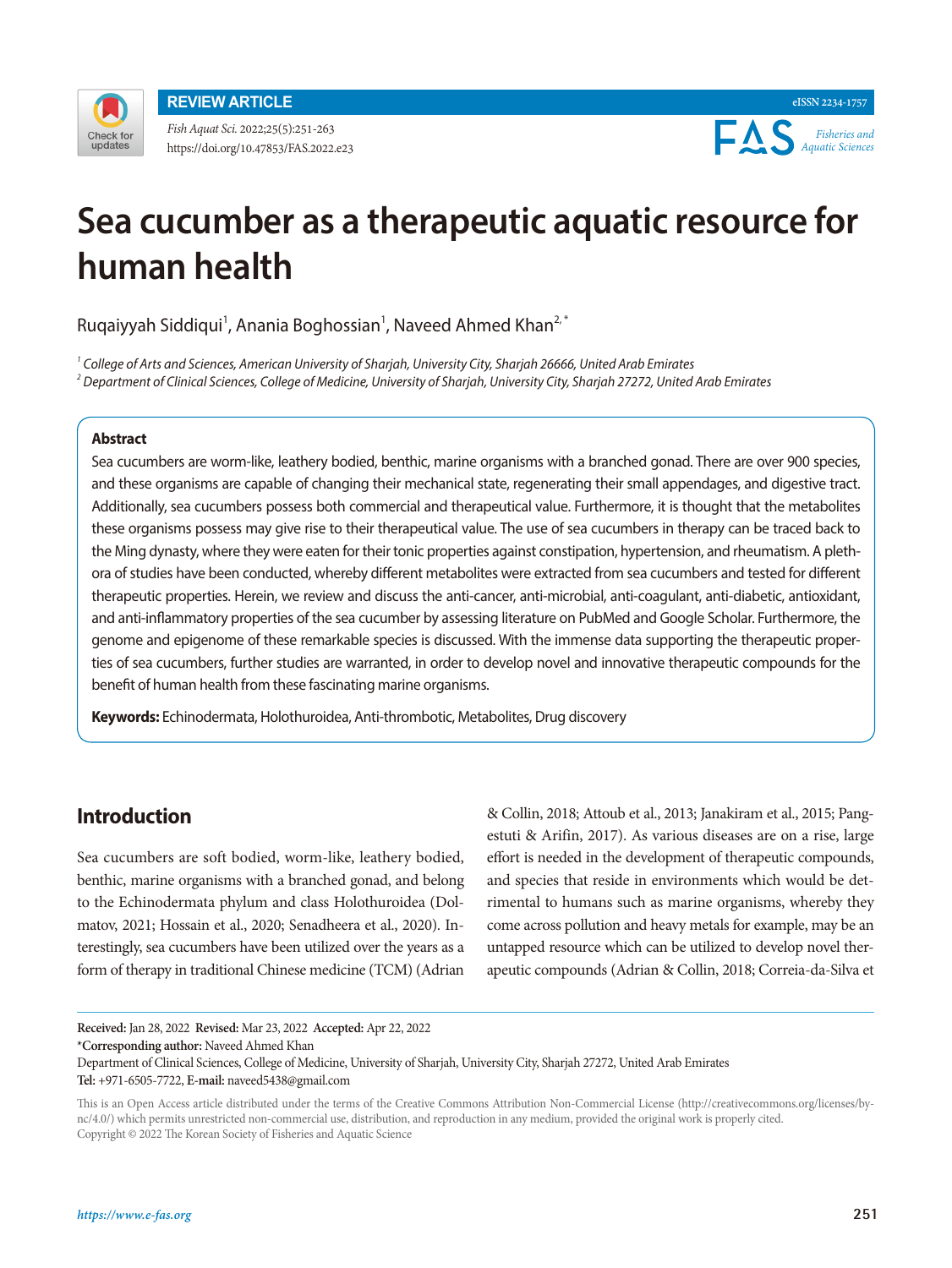al., 2017; Jeyamogan et al., 2017; Wargasetia & Widodo, 2017).

Infectious diseases, and cancer are on the rise (Akbar et al., 2019; Liu et al., 2016; Siddiqui et al., 2016). Infectious diseases are responsible for the death of approximately fourteen million individuals per annum (Akbar et al., 2019). This is coupled with increase in cases of cancer which are expected to double to 21.4 million cases and 13.2 million deaths by the next eight years (Siddiqui et al., 2016). Additionally, thrombotic diseases are believed to account for approximately 30% of early deaths worldwide (Liu et al., 2016). Yet, each of these diseases face obstacles with their current treatments; for example, the treatment for infectious diseases is hampered due to the global problem of antibiotic/antimicrobial resistance, especially with the emergence of several superbugs (Akbar et al., 2020; Davies & Davies, 2010; Khan & Siddiqui, 2014). Antithrombotic drugs may result in unwanted bleeding, and limiting the usage of the drugs and cancer treatments have severe side-effects (Liu et al., 2016). Thus, the search for novel compounds in various diverse and rich environments is suggested, including the marine environment in which sea cucumbers are found (Alves et al., 2020; Choudhary et al., 2017).

These leathery organisms belong to the marine world; a world which is part of nature, hence it can impact the flow of diseases, as the environment, humans and animals are all interconnected and affected by one another: a system known as one health (Hossain et al., 2020; Senadheera et al., 2020; Solis & Nunn, 2021). Over the years, various studies have shown that sea cucumbers, have both commercial and pharmaceutical benefits, including their tonic properties against hypertension and constipation (Hossain et al., 2020; Mondol et al., 2017). Herein, the recent discovery of various metabolites and chemicals released by the sea cucumbers is reviewed, as well as their anti-cancer, anti-microbial, anti-thrombotic, anti-coagulant, antioxidant, anti-inflammatory, and antidiabetic therapeutic properties (Table 1). Present knowledge coupled with future studies in the precise structure, doses, and concentrations of the sea cucumber metabolites may serve as therapeutical drugs found in the medical industry for the benefit of human health.

# **What are sea cucumbers?**

Sea cucumbers are marine organisms belonging to the Echinodermata phylum and class Holothuroidea, with more than 900 species identified worldwide (Gu et al., 2022; Shikov et al., 2020). These organisms have worm-like, elongated bodies (Dolmatov, 2021; Gajdosechova et al., 2020). In fact, they are

soft bodied, with leathery skins and a branched gonad (Hossain et al., 2020; Pangestuti & Arifin, 2017; Senadheera et al., 2020; Wargasetia & Widodo, 2017). Moreover, they can extend from a few millimeters up to a meter in length (Hossain et al., 2020; Mondol et al., 2017). Additionally, they can change their mechanical state very fast, since they contain collagen in their skin (Hossain et al., 2020; Pangestuti & Arifin, 2017). Additionally, they have the ability to alter the stiffness within their inner dermis (Capadona et al., 2008). Also, using their tiny tube-like feet they can control their movement. Furthermore, they can communicate with one another through their transmission of various hormone signals in the water. They also have good regenerative abilities, with a capability to regenerate small appendages such as their tentacles and tube feet as well as their digestive tract (Dolmatov, 2021). Moreover, they can also restore their internal organs such as their gonads; this is important, as sea cucumbers tend to undergo evisceration: a possible defense mechanism against predators, hence, their ability to regenerate is crucial (Dolmatov, 2021; García-Arrarás & Greenberg, 2001; Weigel, 2020). Additionally, it was found that upon regeneration of the visceral organs of the digestive system, the gut microbiome was also regenerated, resulting in the upregulation of genes responsible for cell proliferation, carbohydrate metabolism, and immune system in the sea cucumber *Apostichopus japonicus*  (Weigel, 2020).

These marine invertebrates are found in all the world's oceans in varying depths reaching more than 5,000 m deep; as they are benthic organisms, living on the ocean floor (Chen et al., 2021; Dolmatov, 2021; Pierrat et al., 2022). Yet, in South-East Asia and Australia they are found in greater abundance (Dolmatov, 2021). Furthermore, in Indonesia itself, around 350 sea cucumber species have been found, some of which are observed to have economic value (Pangestuti & Arifin, 2017). Sea cucumbers of great commercial value, like: *Holothuria poli*, *Holothuria tubulosa*, *Holothuria mammata*, and *Parastichopus regalis*, have led to the placement of fishing regulations and regulatory measured to ensure the restoration of their populations (Montero et al., 2021; Pierrat et al., 2022). Thinking of it on a global scale, Southeast Asia is the market hotspot for sea cucumber trade, with the dried body wall of the sea cucumber being part of the Asian dried seafood market for long periods of time (Eriksson et al., 2012; Pangestuti & Arifin, 2017; Pierrat et al., 2022).

Furthermore, they are divided into three subclasses Aspidochirotacea, Apodacea, and Dendrochirotacea (Chen et al., 2021; Mondol et al., 2017; Pawson et al., 2010). These three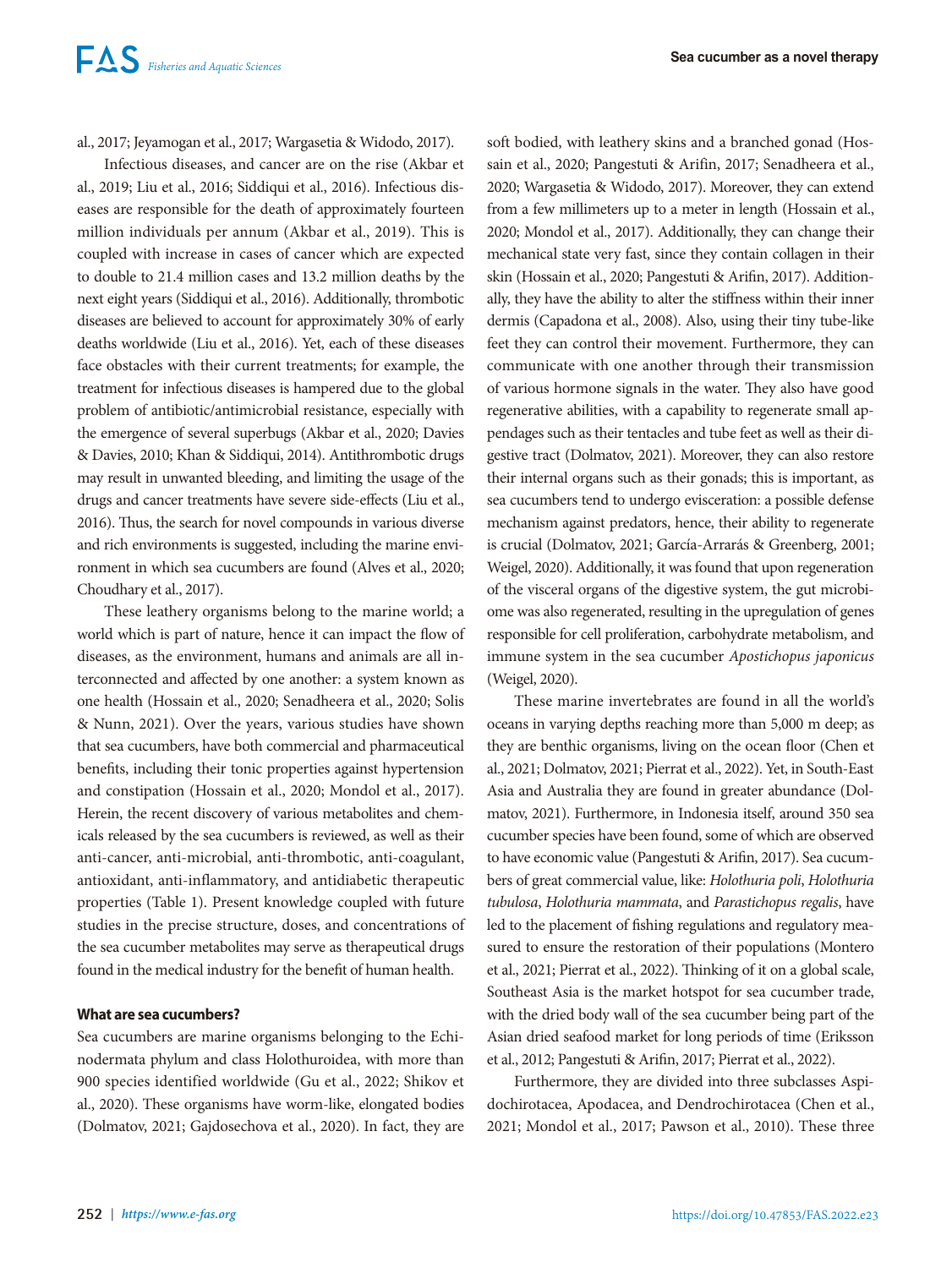# **Table 1. Therapeutic effects of sea cucumbers**

| Properties                         | Description                                                                                                                                                                                                                                                                                                                                                                                                                                                                                                                                                 | References                                                                            |
|------------------------------------|-------------------------------------------------------------------------------------------------------------------------------------------------------------------------------------------------------------------------------------------------------------------------------------------------------------------------------------------------------------------------------------------------------------------------------------------------------------------------------------------------------------------------------------------------------------|---------------------------------------------------------------------------------------|
| Anti-cancer                        | - Triterpenoids exhibited cytotoxic activity was exhibited against human leukemia HL-60 and human hepatoma<br>BEL-7402 cells<br>- Frondoside A resulted in inhibition of lung cancer cells LNM 35 in xenografts, reduction of AsPC-1 pancreatic<br>cancer cell lines growth, induction of apoptosis in pancreatic cells, and inhibited the migration of MBA-MD-231<br>breast cancer cells<br>- Frondoside A inhibited cell viability in Burkitt's lymphoma cell lines                                                                                       | Adrian & Collin, 2018<br>Li et al., 2013<br>Sajwani, 2019                             |
| Anti-viral                         | $-$ FUCS-1 blocked entry and replication of HIV $_{\text{HIR}}$ laboratory strain<br>$-$ FUCS-1 reduced p24 antigens in HIV-1 <sub>KM018</sub> and HIV-1 <sub>TC2</sub> clinical isolates<br>- Cytopathic effect of HSV-1 virus prevented up to 98.3% in vitro through treatment with crude water extract of<br>sea cucumber<br>- Liuouvilloside A reduced HSV-1 infectivity to 24%<br>- Liuouvilloside B reduced HSV-1 infectivity to 2.5%                                                                                                                 | Farshadpour et al., 2014<br>Maier et al., 2001<br>Pangestuti & Arifin, 2017           |
| Anti-bacterial                     | - Proteases bromelain and papain exhibited antibacterial effects against Escherichia coli, Pseudomonas aeruginosa,<br>and Pseudomonas sp.<br>- Cuvierian organs, and coelomic fluid of sea cucumber exhibited antibacterial effects against E. coli, Salmonella<br>typhi, P. aeruginosa, and Staphylococcus aureus                                                                                                                                                                                                                                          | Adibpour et al., 2014<br>Ghanbari et al., 2012                                        |
| Anti-fungal                        | - Body wall and coelomic fluid of sea cucumber inhibited growth of Candida albicans, Aspergillus brasiliensis,<br>Aspergillus flavus, Aspergillus niger, and Aspergillus fumigatus<br>- Variegatuside D, and variegatuside E exhibited significant inhibition of C. albicans, Candida parapsilosis, Candida<br>neoformans, Candida tropicalis, Candida pseudotropicalis, Nannizzia gypsea                                                                                                                                                                   | Adibpour et al., 2014<br>Cardoso et al., 2020                                         |
| Anti-coagulant/<br>anti-thrombotic | - Lower molecular weight of FCS diminished factor XII in rats<br>- Novel FCS from Holothuria mexicana sea cucumber accelerated inhibition of thrombin<br>- Sulfated fucans activated factors IIa and Xa                                                                                                                                                                                                                                                                                                                                                     | Khotimchenko, 2018<br>Mou et al., 2017<br>Pangestuti & Arifin, 2017                   |
| Antioxidant                        | - High-scavenging activity towards NO radicals<br>- Inhibition of lipid peroxidation processes<br>- Moderate iron-chleating activity<br>- Increase in glucathione peroxidase and superoxide dismutase activities in vivo<br>- Reduction in hydrogen peroxide induced apoptosis upon treatment of macrophage cell line J774A.1 with<br>lysoplatelet activating factory and lysophosphatidylcholine<br>- Eicosapentaenoic acid-enriched phospholipids within triterpene glycosides reduced oxidative damage in rat<br>adrenal pheochromocytoma cell line PC12 | Esmat et al., 2013<br>Khotimchenko, 2018<br>Nishikawa et al., 2015<br>Wu et al., 2014 |
|                                    | Anti-inflammatory $\overline{a}$ Downregulation of inflammation induced genes<br>- NO production decrease within lipopolysaccharide stimulated RAW 264.7 cells                                                                                                                                                                                                                                                                                                                                                                                              | Olivera-Castillo et al., 2018<br>Song et al., 2013                                    |
| Antidiabetic                       | - Sea cucumber hydrolysates resulted in hypoglycemic, hypolipidemic, and insulin-sensitizing effects within<br>streptozotocin induced diabetic rats FCS promotes glucose uptake and consumption                                                                                                                                                                                                                                                                                                                                                             | Gong et al., 2021<br>Wang et al., 2020                                                |

FUCS-1, fucosylated chondroitin sulfate-1; FCS, fucosylated chondroitin sulfate; HIV, human immunodeficiency virus; HSV, herpes simplex virus; NO, nitric oxide.

subclasses are divided into six orders which are Apodida, Dactylochirotida, Dendrochirotida, Elasipodida, Aspidochirotida, and Molpadida (Chen et al., 2021). Some of the commercially important are *Cucumaria japonica*, *Holothuria forskali*, *Holothuria nobilis*, *H. poli*, *Acaudina molpadioides*, *A. japonicus*, *H. tubulosa*, *Pearsonothuria graeffei*, and *Isostichopus badionotus* (Hossain et al., 2020). One reason as to why they are commercially important is because of their perceived ability to cure various diseases (Janakiram et al., 2015; Khotimchenko, 2018; Sajwani, 2019). In fact, because of their various benefits, East Asians consider them to be a nutritious and luxurious type of food (Janakiram et al., 2015; Khotimchenko, 2018; Sajwani, 2019; Senadheera et al., 2020). Some of the diseases they may cure include asthma, hypertension, cuts, burns, rheumatism,

back pain, joint pain, kidney problems, wound injuries, constipation, impotence, and reproductive disorders (Hossain et al., 2020). Additionally, they are believed to hold a high nutritional value, as they contain vitamin A, vitamin  $B_1$  (thiamine), vitamin  $B<sub>2</sub>$  (riboflavin), vitamin  $B<sub>3</sub>$  (niacin), calcium, magnesium, iron, and zinc (Bordbar et al., 2011). Furthermore, sea cucumbers are characterized by their low lipid and high protein composition, which is of nutritional value, with proteins constituting 40–60 percentage by weight (wt%) of sea cucumber dry matter (Xu et al., 2018). The proteins within the sea cucumber are usually in the form of collagen, moreover, the proteins within the body wall are mostly insoluble collagen fiber matter (Xu et al., 2018). The collagens in sea cucumbers usually consists of three polypeptide chains, with repeating Glycine-X-Y motifs, X and Y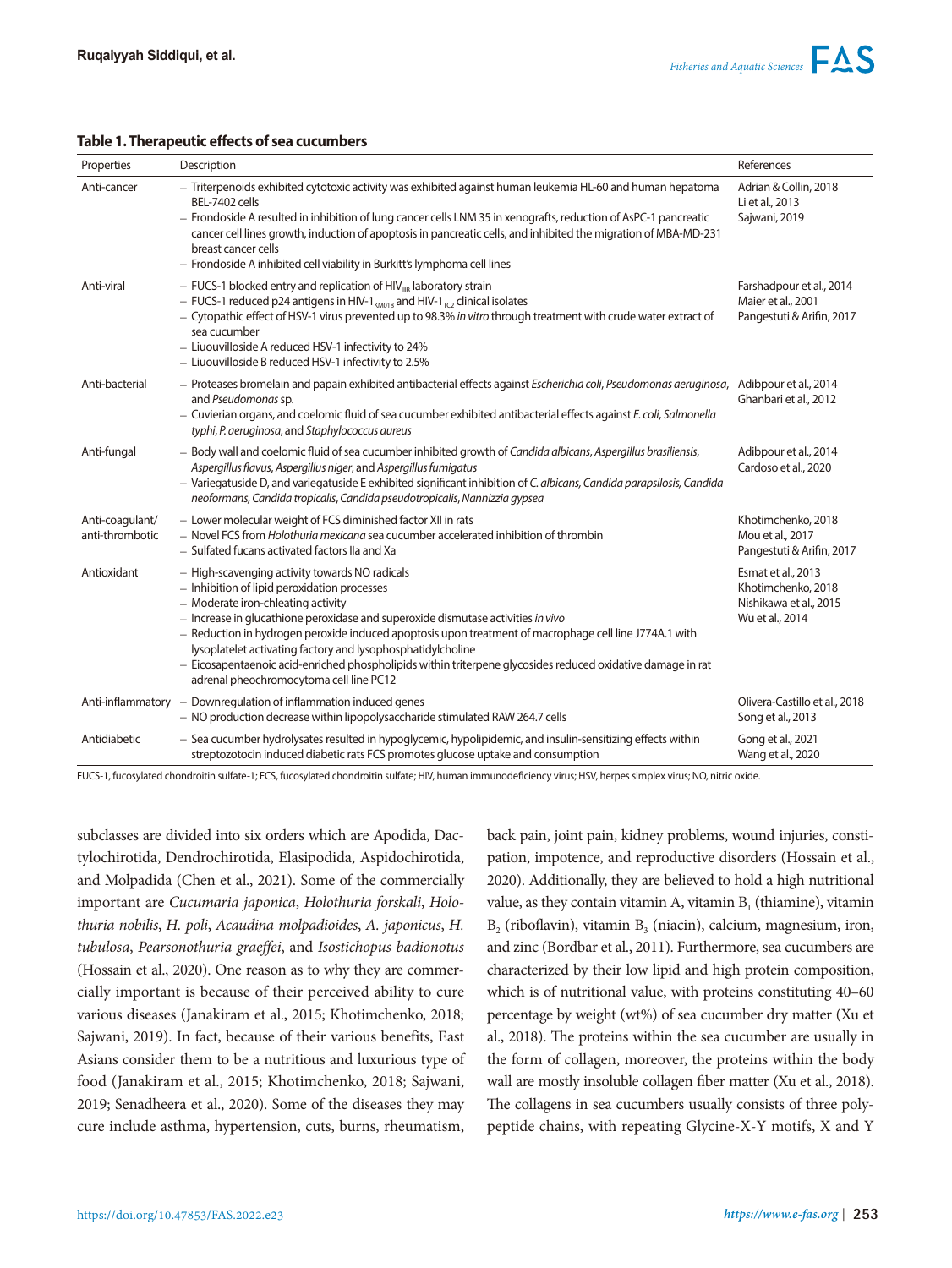represent amino acids; the two dominant amino acids within sea cucumbers are glutamic acid and glycine, glycine is the most abundant matter (Xu et al., 2018). On the other hand, fatty acids are small in amount, with only 2 to 8 wt% of sea cucumber dry matter (Xu et al., 2018). Furthermore, 15 wt% of carbohydrates is found in the body wall, whereas 8 wt% is found in muscle bands matter (Xu et al., 2018). Moreover, sugars bound to one another via glycosidic bonds are referred to as glycosides. Within sea cucumbers, triterpene glycosides are one of the most abundant secondary metabolites (Xu et al., 2018). They are composed of carbohydrate chains commonly containing glucose, xylose, quinovose, 3-O-methyglucose, and sometimes 3-O-methyxylose, 3-O-methylquinovose, 3-O-methylglucoronic acid, and 6-O-acetyl-glucose matter (Xu et al., 2018).

Furthermore, fucan, fucoidan, and fucosylated chondroitin sulfate (FCS) are all polysaccharides found within sea cucumbers. Fucoidan contains a backbone built by (1–3)-linked tetrafucose repeated units, each fucose unit containing either one or two HSO<sub>4</sub> substitution. Whereas FCS contains a chondroitin sulfate backbone with either sulfated or non-sulfated fucose on the side chain matter (Myron et al., 2014; Xu et al., 2018). Fucan constitutes of  $1 \rightarrow 3$  and/or  $1 \rightarrow 2$  linked tetrasaccharide repeating units with either sulfated or non-sulfated fucose residues on it backbone chain matter (Xu et al., 2018).

# **The genome and epigenome of sea cucumbers**

As mentioned earlier, sea cucumbers are organisms that share a common ancestry with chordates, and have the ability to regenerate; this is an outstanding feature, which still needs further research to comprehend the mechanisms involved (Medina-Feliciano et al., 2021; Zhang et al., 2017). This species is capable of regrowing their body parts in a much greater scale compared to sea urchins and sea stars, hence, they are considered to being prime regeneration models (Zhang et al., 2017). Unfortunately, not many studies have been accomplished examining the genome and epigenome of sea cucumbers at present (Medina-Feliciano et al., 2021). However, various research has been conducted on different species of sea cucumbers such as *A. japonicus* and *Holothuria glaberrima* in relation to their genome (Medina-Feliciano et al., 2021; Zhang et al., 2017). If enough genomic and epigenomic resources are available, then further understanding of the sea cucumbers regenerative abilities will be possible. Additionally, research on the genome may provide the framework for future research of potential medicinal use, as well as aid in establishing a breeding program for sea cucumbers, which is of commercial value (Zhang et al., 2017).

*A. japonicus* is a commercially important sea cucumber whose genome has been sequenced (Zhang et al., 2017). The genome of *A. japonicus* was sequenced at an assembly of 805 Mb and 30,350 protein coding genes using Illumina and PacBio platforms. This led to the conduction of various phylogenetic and comparative analyses revealing the presence of marker genes. The marker genes were found to be associated with the gill slits and notochord, indicating that these features may have possibly been part of the ancestral echinoderms. Additionally, biomineralization genes were found which explained the unique shape and weak mineralization properties the sea cucumber possesses (Zhang et al., 2017).

Recently, the genome of the sea cucumber *Holothuria glaberrima* was assembled using only short sequencing reads (Medina-Feliciano et al., 2021). The genome was constructed in 89,105 scaffolds. Additionally, 894 complete and partial genes were queried. Within *H. glaberrima*, four types of melanotransferrin (*Mtf*) genes were found (Hg*MTF1*, Hg*MTF2*, Hg*MTF3*, and Hg*MTF4*): these are membrane-bound molecules involved in the development of cancer, Alzheimer's diseases and various other, whereas in other echinoderms, only one melanotransferrin was reported (Hernández-Pasos et al., 2017; Medina-Feliciano et al., 2021). By conducting further studies, and obtaining more knowledge regarding the genes, and genomic sequence of the types of sea cucumbers, an understanding of the different regenerative abilities and therapeutic activities may be established. Furthermore, work on the epigenome of these remarkable species will be essential, as unlike the genome, which remains mostly static, the epigenome is involved in regulating gene expression, development, tissue differentiation, and may be altered by various environmental conditions.

# **Sea cucumbers and their anti-cancer activity**

Over the years much effort has been put into finding therapeutic compounds in marine organisms, as these organisms are believed to be untapped sources with a potential of possessing compounds with anti-cancer effects (Adrian & Collin, 2018; Correia-da-Silva et al., 2017; Wargasetia & Widodo, 2017). Sea cucumbers, for almost hundreds of years have been used to treat cancer in Chinese medicine (Adrian & Collin, 2018; Attoub et al., 2013; Janakiram et al., 2015; Pangestuti & Arifin, 2017). Sea cucumbers are part of TCM with a history capable of being traced back to the Ming dynasty (Chen, 2003; Fu et al., 2016). Historically, sea cucumbers were eaten by the Chinese for their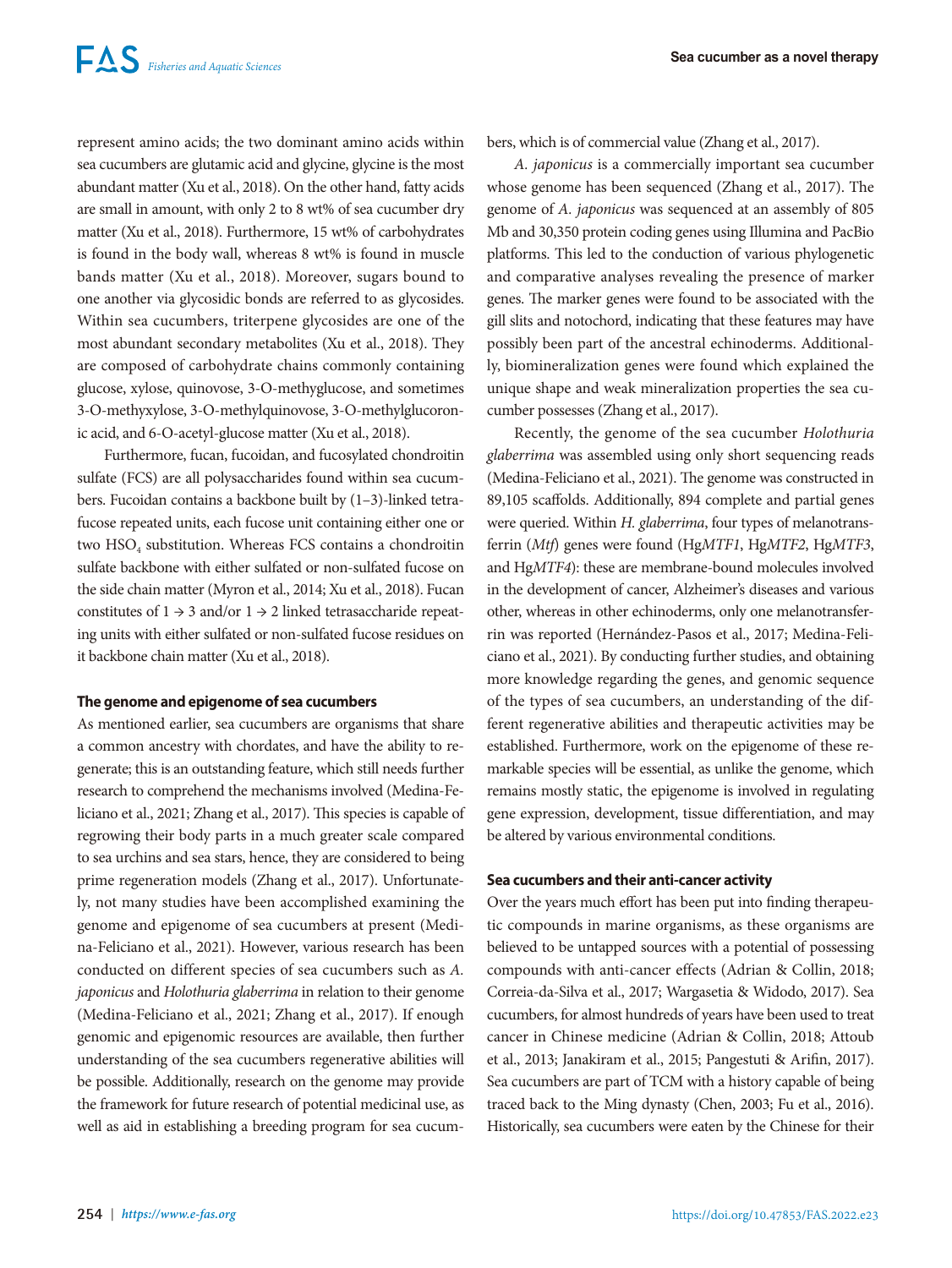tonic properties and effectiveness against rheumatism, constipation, hypertension, and much more (Fu et al., 2016; Guo et al., 2015; Mondol et al., 2017; Tang, 1987). However, only in the year 1952 in an article authored by Nigelli, the possession of biologically active compounds in the sea cucumber was suggested (Khotimchenko, 2018). A characteristic secondary metabolite of sea cucumbers is triterpene glycosides (Aminin et al., 2015; Claereboudt et al., 2019; Park et al., 2014). Triterpene glycosides are also known as saponins, and not only do they have important pharmaceutical properties, but they also play an enormous role in the holothurians self-defense (Claereboudt et al., 2019; Hossain et al., 2020). These secondary metabolites possess a carbohydrate chain of up to six monosaccharides such as D-glucose, D-xylose, 3-O-methyl-D-xylose, 3-O-methyl-D-glucose, and D-quinovose. Furthermore, almost 60% of the triterpene glycosides which have been identified contain sulfate groups attached to the monosaccharide's groups in the carbohydrate chain. One type of triterpene glycoside which is extracted from the skin of *Cucumaria frondosa* is frondoside A (Li et al., 2008; Sajwani, 2019). This is a well-known saponin which is typically isolated from the sea cucumbers (Hossain et al., 2020). In addition, frondoside B and frondoside C are also derived from sea cucumbers, with only minor structural differences in comparison to frondoside A (Adrian & Collin, 2018). Frondoside A is a pentaoside with its third monosaccharide residue being xylose and its terminal monosaccharide residue being a 3-O-methylglucose (Adrian & Collin, 2018). Moreover, it possesses an acetoxy group at C-16 aglycone and has a sulphate group on its first residue.

A good anticancer compound should be able to either reverse, inhibit or delay the progression of cancer (Li et al., 2013). Although this can be done in various ways, such as exhibiting antiproliferation effects, showcasing pro-apoptosis, anti-invasive, and antimetastatic properties (Sajwani, 2019). One general way for a compound to prove to be an anticancer agent, is by it simply being toxic to the cancer cells (Li et al., 2013).Various triterpenoids from the sea cucumber have shown potent cytotoxicity against human leukemia HL-60 and human hepatoma BEL-7402 cells (Li et al., 2013). Moreover, various compounds within sea cucumbers have shown antiproliferative effects thus impacting cancer (Bordbar et al., 2011). For example, frondoside A has been studied to understand its effect against cell viability and proliferation (Adrian & Collin, 2018). Various studies using methods such as 3-(4,5-dimethylthiazol-2-yl)-2,5-diphenyl tetrazolium bromide assay, thymidine incorporation, and cell counts, were used on pancreatic ductal adenocarcinoma, breast, colon, prostate, cervix, and bladder cells as well as acute leukemias. Furthermore, a suppression in lung cancer growth using frondoside A in a dose-dependent manner was found (Attoub et al., 2013; Sajwani, 2019). Upon the injection of frondoside A at an intraperitoneal dose of 10 µg/kg/day, the growth of lung cancer cells LNM35 in xenografts were inhibited (Adrian & Collin, 2018). At the end of the ten-day treatment period, there was a reduction in more than 40% of the tumor growth. Similarly, an intraperitoneal dose of 10 µg/kg/day of frondoside A led to a significant reduction in the growth of AsPC-1 pancreatic cancer cell lines in a 32-day period. Additionally, frondoside A inhibited the cell viability of Burkitt's lymphoma cell lines after a 48-hour treatment with a range of concentrations from 0.3–0.6 µM (Sajwani, 2019).

Frondoside A was shown to induce apoptosis through annexin V binding (Adrian & Collin, 2018). This binding implies the exteriorization of phosphatidylserine, and DNA fragmentation through the conduction of terminal deoxynucleotidyl triphosphate nick-end labeling assay. Additionally, there was an increase in the pro-apoptosis proteins and decrease in anti-apoptosis proteins. Likewise, in pancreatic cells, it is shown that frondoside A induces apoptosis via the mitochondrial pathway. This is because, frondoside A has led to an increase in the expression of cyclin-dependent kinase inhibitor, p21.

Additionally, frondoside A is also capable of inhibiting the invasion and migration of lung and breast cancer cells (Adrian & Collin, 2018). This conclusion has been made by studying and measuring the migration microscopically in a wound healing model. In this model, a 1 mm scrape is made through a confluent monolayer of cells; the cells are then to move and fill in the gap. Frondoside A was found to inhibit the migration of MBA-MD-231 breast cancer cells and LNM35 lung cancer cells (Adrian & Collin, 2018).

Further studies are necessary to ensure frondoside A to be a good anticancer compound capable of being used in patients. For instance, it is important to determine and optimize the necessary concentrations and doses of the compound (Janakiram et al., 2015; Sajwani, 2019). Additionally, it is crucial to understand the exact mechanisms of action of the compound and be able to administer the drug orally in patients (Aminin et al., 2015). Intraperitoneal administration of the compound poses procedure risks for the patients (Sajwani, 2019). Moreover, it is important to ensure the safety of this compound towards humans and understand the adverse effects the sea cucumber may pose on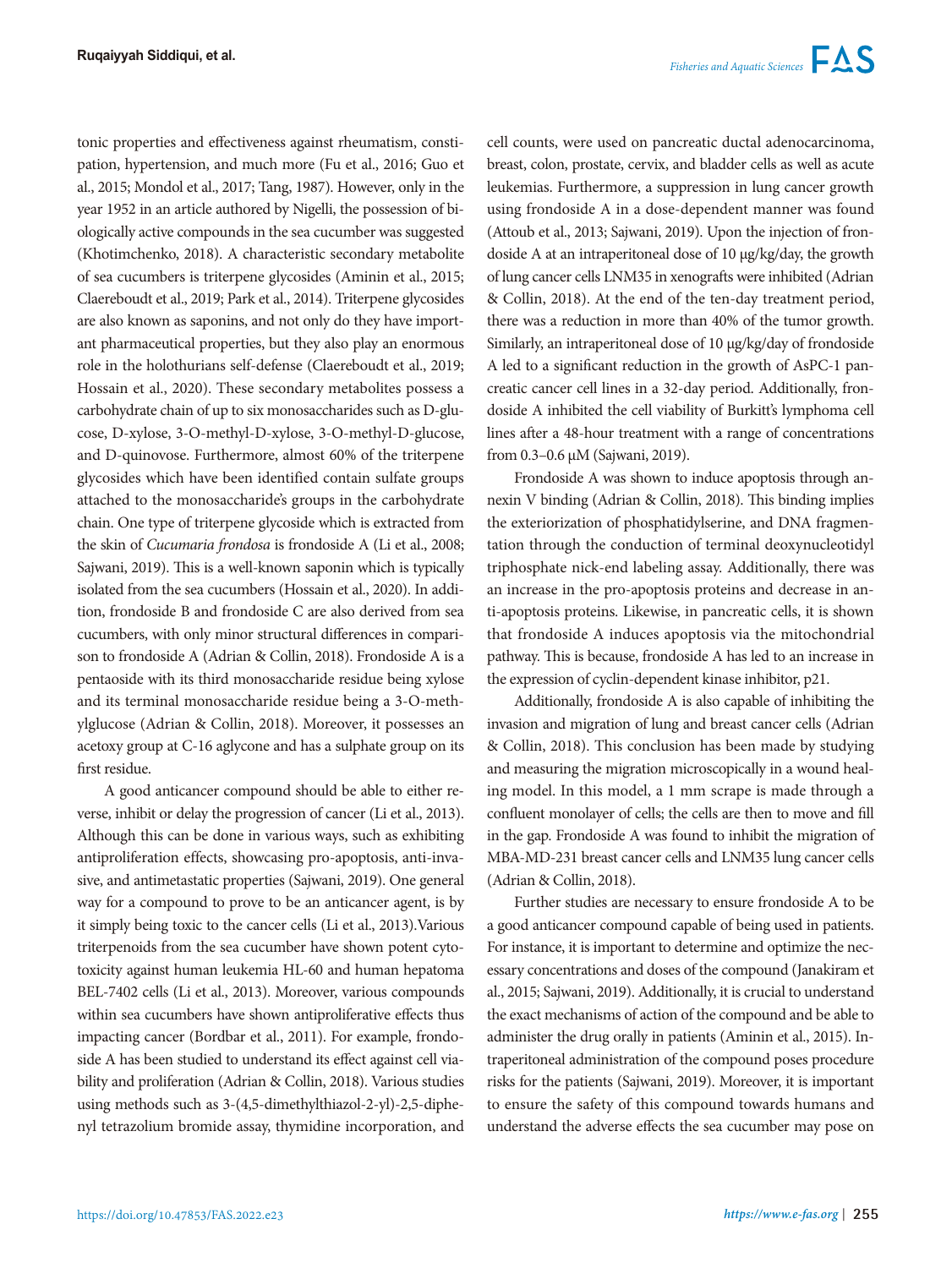humans and the environment through the conduction of cytotoxicity assays (Hossain et al., 2020; Li et al., 2013).

# **Antimicrobial activities**

Sea cucumbers are believed to be nutritionally valuable due to their high protein and low-fat content and have been used as a food source in many Asian countries as mentioned earlier (Ghanbari et al., 2012; Senadheera et al., 2020). Additionally, these organisms due to the various bioactive compounds may possess a variety of therapeutic/pharmacological properties (Ghanbari et al., 2012; Kamyab et al., 2020). Previously, their possession of anti-cancer properties was described. However, this species also possesses various antimicrobial properties (Adibpour et al., 2014; Senadheera et al., 2020). They have been found to exhibit antibacterial, antifungal, and antiviral activity (Adibpour et al., 2014; Farshadpour et al., 2014; Senadheera et al., 2020).

With viral diseases always being a major health issue humans face, the need to continuously find new antiviral drugs is consistent (Farshadpour et al., 2014). The metabolic compounds of sea cucumbers have been looked at for various antimicrobial properties. In fact, the triterpenoid compounds of sea cucumbers have been examined against the human immunodeficiency virus (HIV) and the herpes simplex virus type 1 (HSV-1) (Maier et al., 2001).

One major virus responsible for the infection of 33.3 million people worldwide is the HIV type-1 (HIV-1) (Huang et al., 2013). Although millions of people acquire this infection, many individuals are unable to use the present drugs due to their severe adverse effects, as well as the continuous mutation of the virus. Hence, with the hope of finding new and effective treatment options, studies have been conducted on the sea cucumber. A species of sea cucumber in which novel antivirals were investigated is *Thelenota ananas*. From the body wall of this sea cucumber, FCS was isolated (Huang et al., 2013; Vessella et al., 2020). FCS is a water-soluble depolymerized glycosaminoglycan, which contains *N*-acetylgalactosamine, glucuronic acid, fucose, and ester sulfate in 1:1:1:3.7 respectively (Pangestuti & Arifin, 2017).

To determine the effect FCS has against this virus, its lower molecular weight fragment (fucosylated chondroitin sulfate-1, FUCS-1) was prepared through free radical depolymerization (Huang et al., 2013). The FUCS-1 was then tested against different strains of HIV-1 including clinical isolates. The results obtained indicated the ability of FUCS-1 to block the entry and

replication of HIV- $1_{\text{IIB}}$  a laboratory strain (Pangestuti & Arifin, 2017). It was found that FUCS-1 can inhibit the production of p24 antigen with an  $EC_{50}$  at 0.73  $\mu$ g/mL (Huang et al., 2013). The researchers determined this through their conduction of a  $p24$  assay, where cells were inoculated with HIV- $1_{\text{IIB}}$ . Moreover, FUCS-1 was also found to reduce the p24 antigen in clinical isolates HIV- $1_{KMO18}$  and HIV- $1_{TC-2}$ , with their EC<sub>50</sub> values being 23.75 µg/mL and 31.86 µg/mL respectively. With these finding in place, it is believed that the isolate from the sea cucumber can be further developed as a novel HIV-1 treatment of infected patients (Pangestuti & Arifin, 2017). This is of particular interest since FUSC-1 is also capable of inhibiting the p24 antigen in drug resistant strains, protease inhibitor resistant strains and nonnucleoside reverse transcriptase inhibitors resistant strains (Huang et al., 2013).

Furthermore, various studies have been conducted on the antiviral properties of the sea cucumber against the HSV-1. This virus belongs to the Herpesviridae family and is a DNA enveloped virus (Farshadpour et al., 2014). With most drugs showing severe side effects, studies looking at the effects of marine organisms against this virus have been conducted. In a study conducted, the crude water extract of the sea cucumber was taken and tested against the HSV-1 replication and virus adsorption to the cells in an *in vitro* study (Farshadpour et al., 2014). Sea cucumbers from the Bushehr port in the Persian Gulf were harvested to understand its antiviral effect. To study the antiviral effect of the sea cucumber crude extracts, researchers used human epithelial-2 cells containing HSV-1. The goal was to see how the sea cucumber extract will affect the replication of the virus intracellularly. To do so different concentrations of the extract were added to the virus inoculated cells. The study conducted indicated that with a concentration of 400 µg/mL, the cytopathic effect of the virus could be prevented up to 98.3% (Farshadpour et al., 2014).

Moreover, in another independent study the effect of two new trisulfated triterpene glycosides, liouvillosides A and B isolated from *Staurocucumis liouvillei*, a sea cucumber from the Antarctic, was studied for its virucidal effects against the same virus HSV-1 (Maier et al., 2001). The two new trisulfated triterpene glycosides were found to be virucidal against HSV-1 at concentrations as low as 10 µg/mL. Liouvilloside A was found to weakly inactivate the virus at a maximum concentration, reducing the virus's infectivity to 24%; while liouvilloside B was found to lower the infectivity of the virus 10 times more, bringing it to 2.5%.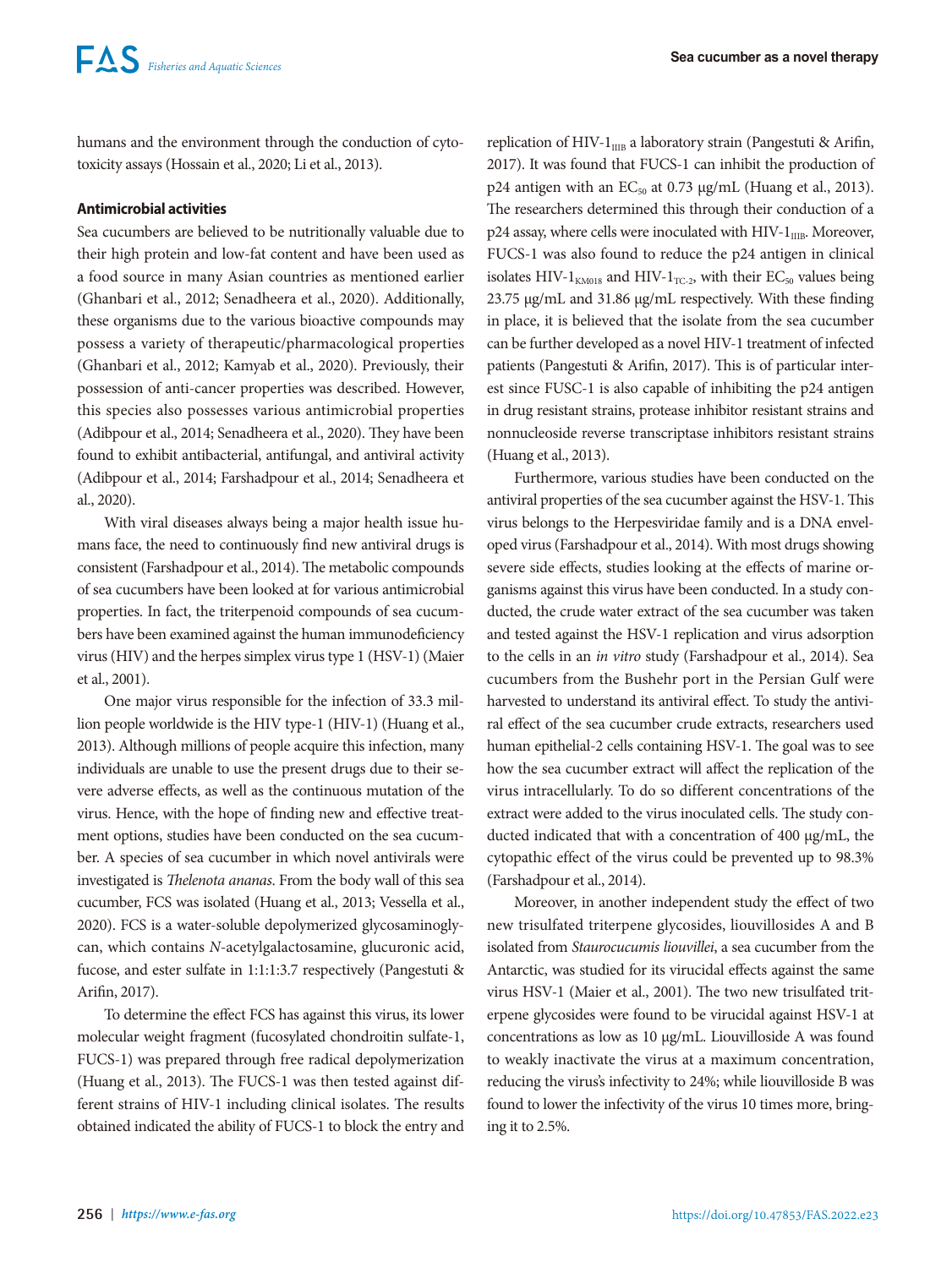Furthermore, these compounds are also capable of exhibiting antibacterial and antifungal activities (Adibpour et al., 2014). There are various compounds aside from the saponins which exhibit these antimicrobial effects. These include steroidal glycosides, naphthoquinone pigments, polyhydroxylated sterols, lysozymes, complement substances, and antimicrobial peptides. Due to its ability to defend itself against predators, such as fish or different starfish like *Patiria pectinifera*; it is believed that these organisms possess various chemical defenses as well as defense organs (Kamyab et al., 2020; Popov et al., 2014).

Certain peptides from sea cucumbers upon hydrolysis have shown antibacterial properties (Ghanbari et al., 2012). For example, the sea cucumber *Actinopyga lecanora* when hydrolyzed for 24 hours via different proteases such as bromelain and papain, exhibited antibacterial properties. The hydrolysates produced by these two proteases were shown to have antibacterial properties against gram-negative bacteria. In fact, a 30%, 30.7%, and 51.85% inhibition in the growth of *Escherichia coli*, *Pseudomonas aeruginosa*, and *Pseudomonas* sp. respectively was recorded (Ghanbari et al., 2012).

Also, the bioactive molecules found in sea cucumbers such as saponins contain defense molecules which have exhibited various antimicrobial properties (Kamyab et al., 2020). In a study conducted, the crude extracts from the sea cucumber were used against a range of pathogenic and non-pathogenic bacteria. The results of this study proved the antibacterial activity of sea cucumbers with a display of inhibition potential. In fact, sea cucumbers *Holothuria fuscopunctata*, *Bohadschia argus*, *Holothuria coronopertusa*, *Stichopus chloronotus*, *Actinopyga mauritiana*, *Bohadschia vitiensis* all exhibited a 50% inhibition potential. Moreover, the crude extracts from *Actinopyga echinites*, *Holothuria whitmaei*, *Holothuria hilla*, and *H. coronopertusa* exhibited extremely potent antibacterial activity of almost 75% inhibition potential. It is believed the composition and amount of saponins present in the sea cucumber plays a role in its antibacterial properties. This is because sea cucumbers such as *Holothuria atra* and *H. whitmaei* have low saponin concentrations and yet they were able to show antibacterial activity (Kamyab et al., 2020).

Moreover, the various organs of the sea cucumbers were tested for their antibacterial and antifungal properties (Adibpour et al., 2014). It was found through the conduction of antibacterial assays that the body wall, Cuvierian organs and coelomic fluid of the sea cucumber showed the highest antibacterial activity against *E. coli*, *Salmonella typhi*, *P. aeruginosa*, and *Staphy-* *lococcus aureus* (Adibpour et al., 2014).

Additionally, the body wall and coelomic fluid of the sea cucumber through the conduction of an antifungal assay was confirmed to inhibit the growth of *Candida albicans*, *Aspergillus brasiliensis*, *Aspergillus flavus*, *Aspergillus niger*, and *Aspergillus fumigatus* fungi. It is important to keep in mind the main cause of fungal infections, responsible for approximately 50 to 70 percent of the infections is *C. albicans*; against which the sea cucumber has exhibited antifungal effects (Adibpour et al., 2014; Cardoso et al., 2020).

Fungal infections are an extreme threat to public health as they account to almost 1.5 million deaths annually: showcasing a mortality rate of 90% (Cardoso et al., 2020). Further studies conducted looked at other compounds isolated from the sea cucumber *Stichopus variegates*. These compounds include variegatusides A, B, C, D, E, and F, holothurin B, and triterpene glycosides, which when tested for antifungal activity showed selective activity. However, variegatuside D and variegatuside E showed significant fungal growth inhibition against *C. albicans*, *Candida parapsilosis*, *Candida neoformans*, *Candida tropicalis*, *Candida pseudotropicalis*, and *Nannizzia gypsea* (Cardoso et al., 2020). Variegatuside D was shown to exhibit activity with  $MIC<sub>80</sub>$  values at 3.4, 3.4, 6.8, 13.6, 3.4, and 3.4 mg/L respectively. Whereas variegatuside E has MIC<sub>80</sub> value of 25 mg/L against *C*. *albicans* and 12.5 mg/L against the remaining fungi (Cardoso et al., 2020).

With the increase in various infectious diseases worldwide, the marine environment, a rich and chemically diverse source is being studied (Alves et al., 2020; Choudhary et al., 2017). In the case of the sea cucumbers further studies are needed to further develop the compounds into drugs applicable for human use. For instance, additional chemical analyses is necessary to be taken against all isolated and purified compounds obtained from the sea cucumber (Adibpour et al., 2014; Kamyab et al., 2020). Additionally, the various mechanisms of action being exerted by the compounds should be known (Farshadpour et al., 2014). Moreover, the doses and strengths of the compounds are to be determined, along with a several clinical trials to determine the safety and appropriate dosage concentration of the compounds (Adibpour et al., 2014; Pangestuti & Arifin, 2017).

Although the process of developing a drug from marine organisms is lengthy and time consuming, there are few drugs in the market coming from marine origins (Cardoso et al., 2020). Two examples of drugs derived from marine origins are cephalosporin C and vidarabine (Malve, 2016). Cephalosporin C is an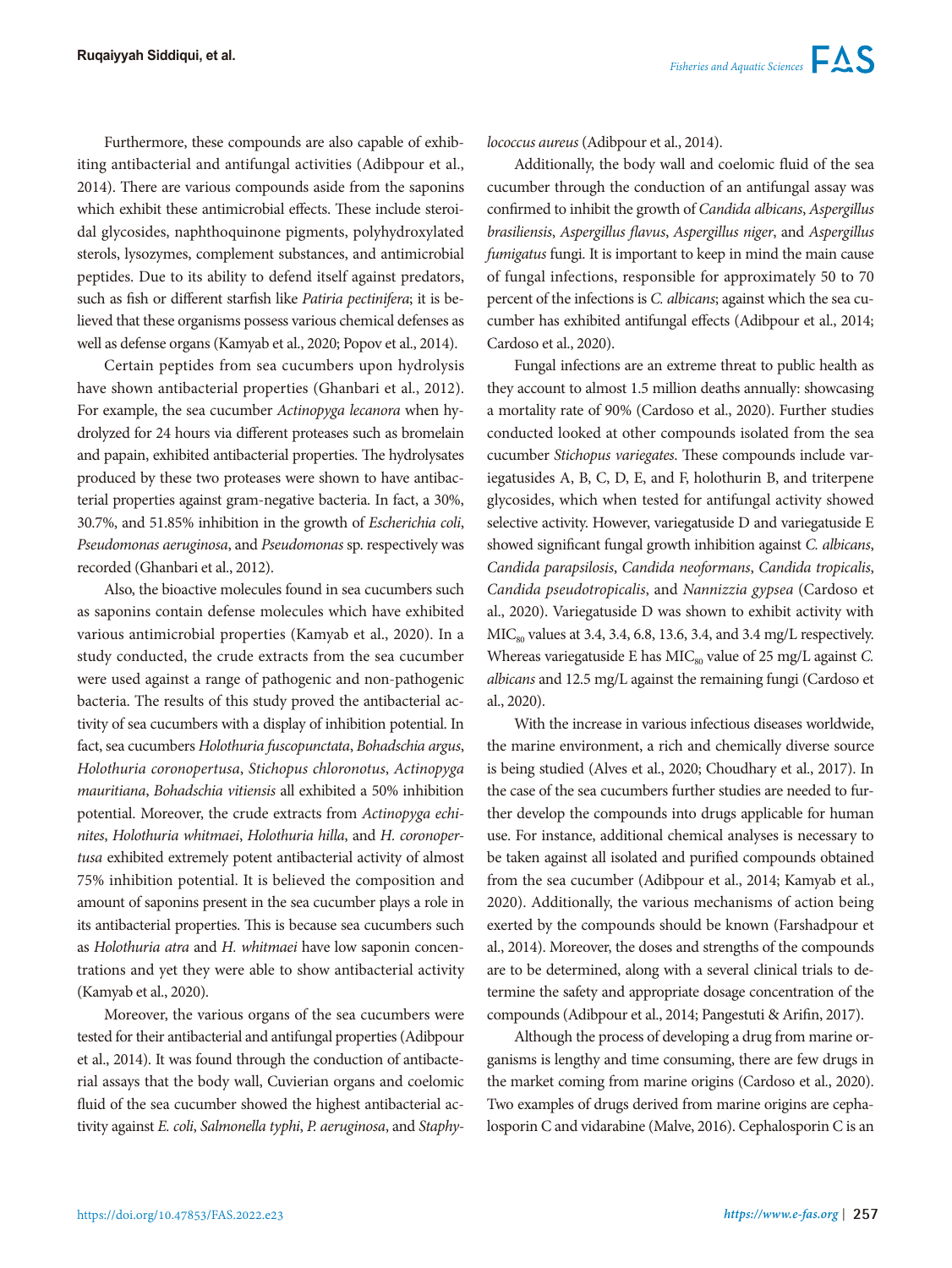antimicrobial derived from the marine fungus *Cephalosporium acremonium*, while vidarabine is a synthetic purine nucleoside derived from the sponge *Tethya crypta* to use against recurrent epithelial keratitis due to HSV-1 (Malve, 2016). Yet, the marine environment when compared to the terrestrial environment remains under-investigated, hence more research needs to be done to learn about the various habitats in the marine world which may be extremely beneficial to human health (Festa et al., 2020).

# **Anticoagulant and antithrombotic properties**

Anti-coagulants are essential as they aid in the prevention of blood clots and help in the treatment of thromboembolic disorders (Hirsh et al., 2005). Hence, the sulfated polysaccharide: FCS obtained from sea cucumbers is of importance as it provides anti-thrombotic, and heparin-like anticoagulant properties (Mou et al., 2017; Pomin, 2014). FCS is highly sulfated with large amounts of sulfated fucose branches. It has shown anti-coagulant activity, similar to that of heparin, however, with less of a bleeding risk (Liu et al., 2016; Vessella et al., 2020). With thrombotic diseases being responsible for almost 30% of deaths worldwide, many antithrombotic drugs have come to the market, such as anticoagulants. However, these drugs like heparin may cause unwanted bleeding hence limiting their use; this is why different resources are being observed such as sea cucumbers.

In order to understand the anticoagulant activity presented by sea cucumbers, *T. ananas*, a type of sea cucumber was studied (Pangestuti & Arifin, 2017). The anticoagulant activity of *T. ananas* was studied through activated partial thromboplastin time (APTT) assays. It is believed, the molecular weight of the FCS affected the anticoagulant activity. When FCS was injected intravenously in rats, it activated factor XII which in turn led to hypotension. However, when injecting FCS of a lower molecular weight, the activation of factor XII seemed to diminish (Pangestuti & Arifin, 2017).

Additionally, studies were conducted on *Holothuria mexicana* from which a novel FCS (HmG) was isolated (Mou et al., 2017). Through the conduction of anticoagulant assays, it was found that HmG tends to accelerate the inhibition of thrombin through the heparin cofactor II (HCII), inhibit the activation of factor VIII and inhibit the activation of factor X through an intrinsic tenase complex (Mou et al., 2017). Furthermore, the major side effect of anticoagulant drugs: unwanted bleeding was found to be decreased upon comparison to heparin.

Moreover, using APTT, thrombin time and prothrombin

time the anticoagulant effects of FCS was studied (Khotimchenko, 2018). In the study conducted, from the body wall of the sea cucumber, fucans and FCS were isolated. Fucans are sulfated polysaccharides found in the body wall of various marine organisms, in this case, sea cucumbers (Chollet et al., 2016). It was found that both the fucans and FCS possess heparin-like anticoagulant activities. Through *in vitro* conditions, the weight and length of the thrombus generated within an artificial blood vessel is measured. The sulfated fucans which are generally of a lower molecular weight showed lower anticoagulant activity compared to FCS. They are believed to activate factors IIa and Xa while FCS activated HCII as mentioned earlier (Khotimchenko, 2018).

Furthermore, studies were conducted *in vivo* to understand the anticoagulant properties of FCS isolated from *C. frondosa* and *T. ananas* (Liu et al., 2016). To understand the effects of thrombosis *in vivo*, male Wistar rats were used. The Wistar rats were electrically induced for arterial thrombosis. It was found that FCS from *T. ananas* (FCSt) and FCS from *C. frondosa* (FCSc) showed significantly higher inhibitory effects at 0.1 mg/ kg compared to heparin. Furthermore, to understand whether the molecular weight has an effect on FCS action, lower molecular weight fragments were prepared using  $Cu<sup>2+</sup>$  catalytic free radical polymerization; the modified FCS is referred to as dFCS. Yet again, the antithrombotic activity was found to be reduced as the molecular weight of the polysaccharide reduced (Liu et al., 2016).

Yet, additional studies should be conducted in order to further understand the structure of FCS and HmG (Liu et al., 2016; Mou et al., 2017; Pangestuti & Arifin, 2017). Furthermore, the mechanisms of action being exerted by these compounds is to be further studied and understood (Mou et al., 2017). One major limitation is the isolation of new compounds which could possibly showcase different effects (Pangestuti & Arifin, 2017). Additionally, when studies are to move forward, and clinical trials have been completed the ability to produce the functional ingredients of the sea cucumber on an industrial level may be difficult. However, for now, researchers are to focus on the structure, mechanism, and safety of the current effective compounds.

Additionally, to address the major side effect of unwanted bleeding most antithrombotic drugs possess, the bleeding time after the administration of drugs was measured (Liu et al., 2016). The tails of Kunming male mice were cut 5 mm from the tip; using a tissue paper they were blotted every 30 s. Both FCS and dFCS showed dose-dependent bleeding in mice. The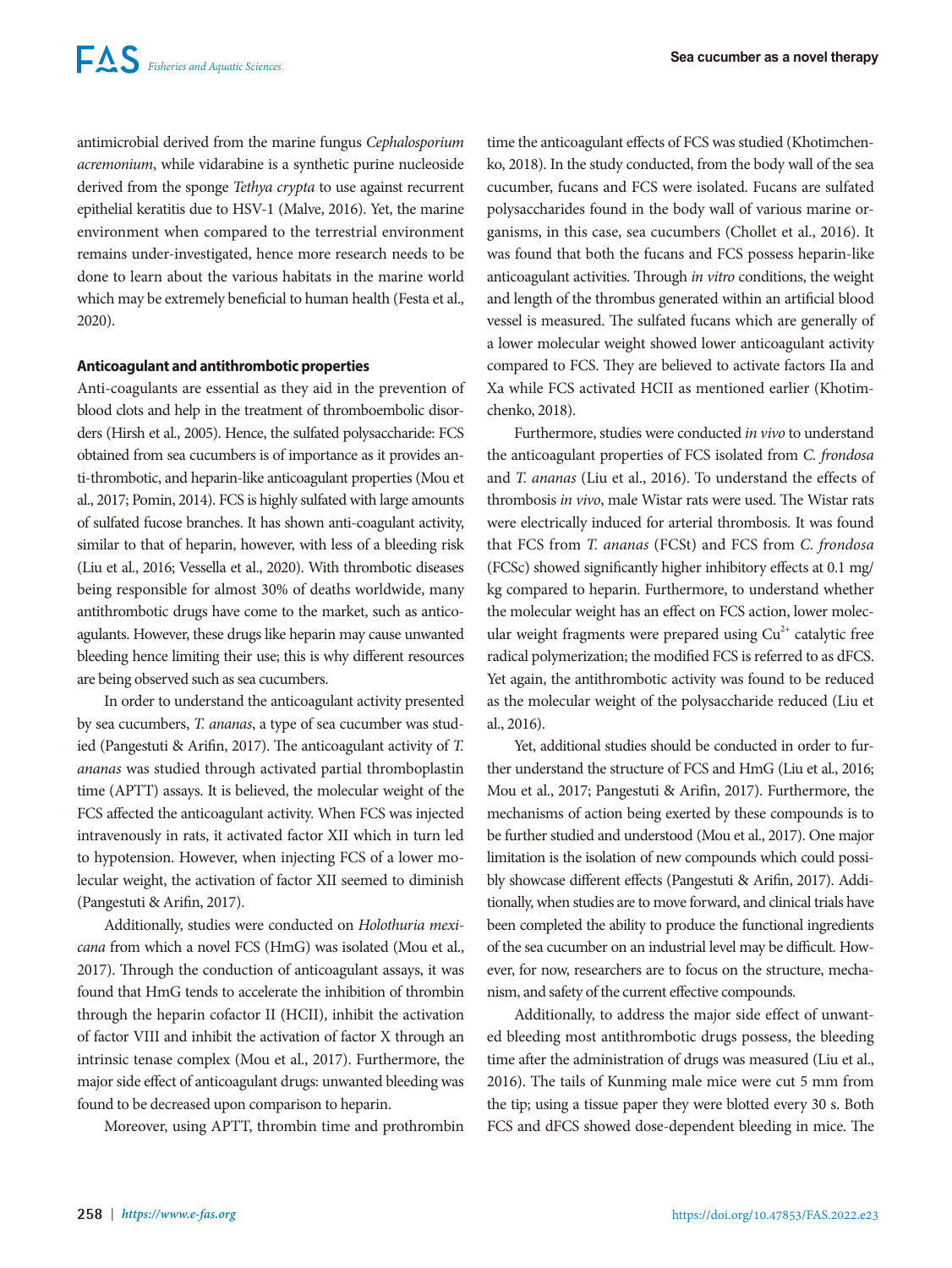controls Heparin and low-molecular-weight heparins had a bleeding time of 350 s while FCSt, FCSc, dFCSt, and dFCSc prolonged the bleeding time 441, 502, 326, and 316 s respectively (Liu et al., 2016).

#### **Anti-inflammatory and anti-diabetic properties**

Inflammation is an integral part of many diseases such as autoimmune diseases, and chronic metabolic diseases both of which are a global problem due to their rise in cases, hence, anti-inflammatory drugs are in need (Olivera-Castillo et al., 2018). The sea cucumber *I. badionotus* was harvested from the Yucatan coast, and their body walls were prepared, freeze dried, and grounded. Anti-inflammatory effects were evaluated via chorioallantoic membrane assay, rat small intestine/diet trial, and mouse ear inflammation model. *I. badionotus* was found to possess anti-inflammatory properties, down-regulating inflammation induced genes in the rat intestine and enhancing the expression of pathways essential for gut barrier integrity and homeostasis (Olivera-Castillo et al., 2018). Moreover, in a different study conducted, the anti-inflammatory effects of *S. japonicus* sea cucumber extracts were examined against lipopolysaccharide-stimulated RAW 264.7 cells, by evaluating nitric oxide (NO) production, as excess NO production initiates allergic inflammatory diseases (Song et al., 2013). It was found that upon treatment with *S. japonicus* fractions, NO production level drastically decreased, and *S. japonicus* water extract inhibited NO release (Song et al., 2013).

Another disease against which sea cucumbers are found to have effect is diabetes mellitus, a chronic metabolic disorder characterized by the elevation of blood glucose levels due to defective insulin resistance and/or insulin secretion (Wang et al., 2020). This disease is believed to affect approximately 629 million individuals by the year 2040 according to the International Diabetes Federation; hence, there is a search for drugs of natural substance origin, proving to be safe, non-toxic, and effective against patients (Wang et al., 2020). In a study conducted, the impact of sea cucumber hydrolysates (SCH) on glucose metabolism, insulin resistance, and lipid metabolism were studied on streptozotocin induced diabetic rats, it was found that SCH exerts effectively potent hypoglycemic, hypolipidemic, and insulin-sensitizing effects (Wang et al., 2020). Moreover, in another study conducted, FCS was isolated from the body wall of *S. japonicus* (FCS*sj*) and was tested *in vitro* using glucosamine induced insulin resistant HEP G2 cells (Gong et al., 2021). It was found that FCS*sj* is capable of promoting glucose uptake and consumption, alleviating cell damage (Gong et al., 2021).

# **Antioxidant properties**

Antioxidants are protective systems scavenging free-radicals and reducing their effects, free-radicals include reactive oxygen species and reactive nitrogen species (Khotimchenko, 2018). Endogenously, antioxidants regulating the redox balance through chemical buffering, as well as enzyme-catalyzed free-radical detoxification is present; however, if the protective systems fail to withstand the influence of free radicals, resulting in oxidative stress, then administration of antioxidants through food, supplements or pharmaceuticals will take place (Khotimchenko, 2018).

Through the analytical technique of high-performance liquid chromatography, it has been determined that sea cucumber extracts contain chlorogenic acid, pyrogallol, coumaric acid, rutin, ascorbic acid, and catechin all of which are phenolic compounds and potential antioxidants (Khotimchenko, 2018). The compounds were found to possess high scavenging activity for NO radicals, inhibition of lipid peroxidation processes, and moderate iron-chelating activity *in vitro* (Esmat et al., 2013; Khotimchenko, 2018). Furthermore, *in vivo* studies were conducted, rats serving as the animal models were administered with sea cucumber extracts, ultimately leading to increased glutathione peroxidase, and superoxide dismutase activities (Esmat et al., 2013; Khotimchenko, 2018).

Additionally, lysoplatelet activating factor and lysophosphatidylcholine isolated from sea cucumber *H. atra* were used to treat macrophage cell line J774A.1 with, resulting in a reducing in hydrogen peroxide induced apoptosis (Khotimchenko, 2018; Nishikawa et al., 2015). Moreover, triterpene glycosides from *C. frondosa* sea cucumber were found to possess eicosapentaenoic acid-enriched phospholipids exhibiting remarkable reduction in oxidative damage induced by hydrogen peroxide and tert-butylhydroperoxide within rat adrenal pheochromocytoma cell line PC12 (Khotimchenko, 2018; Wu et al., 2014).

#### **Concluding remarks and future perspectives**

The sea cucumber is a leathery organism used thousands of years ago, as a part of TCM. For almost hundreds of years, these benthic organisms were part of TCM to help treat rheumatism, constipation, and hypertension (Fu et al., 2016; Guo et al., 2015; Mondol et al., 2017; Tang, 1987). The discovery of their possession of biologically active compounds was first published in an article by Nigelli in the year 1952 (Khotimchenko, 2018). This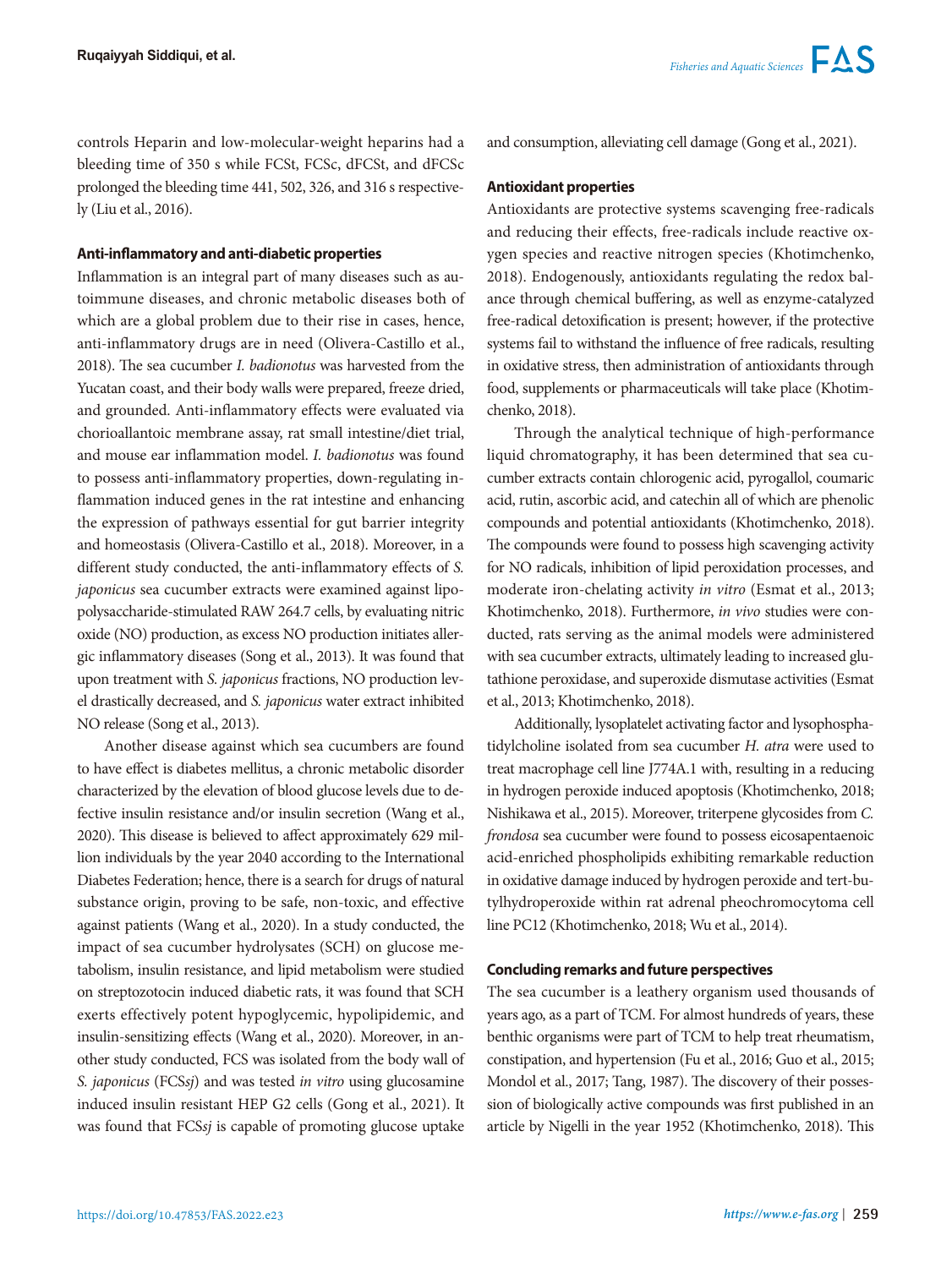species possesses metabolites capable of various therapeutic properties such as: anti-cancer, anti-bacterial, anti-fungal, anti-viral, anti-thrombotic properties, antioxidant, antidiabetic, and anti-inflammatory properties. They were found to possess various anti-viral properties against viruses such as HIV-1 and HSV-1 (Farshadpour et al., 2014; Huang et al., 2013; Maier et al., 2001; Pangestuti & Arifin, 2017; Vessella et al., 2020). In addition, sea cucumbers are of economic value, due to their pharmacologically active compounds, and are often used as a food delicacy (Khotimchenko, 2018). For example, Indonesia is the largest producer of dried sea cucumbers in the world, however, export value obtained from the sea cucumbers in Indonesia is not high, due to the low quality (Aprianto et al., 2019). Hence, it is crucial to study and develop better processes to care for the sea cucumbers and process them into trepang (dry sea cucumber) without damaging their quality. Additionally, as sea cucumbers are in high demand, over-exploitation rates are increasing, resulting in high value sea cucumbers like *H. fuscogilva* becoming scarce (Ochiewo et al., 2010). The establishment of policies, regulating sea cucumber catches to prevent overexploitation, and allow for the healthy development of sea cucumbers are needed.

Nonetheless, much work is still needed to be accomplished to develop these metabolites into approved pharmaceutical compounds for the treatment of diseases. Initially, the structures of the metabolites must be well clarified. Later, the concentration doses of the metabolites should be determined and adjusted to ensure both safety and efficacy. Currently, there are various drugs in the industry isolated from marine organisms, such as cephalosporin C and vidarabine (Malve, 2016). Furthermore, once appropriate concentrations are determined, clinical trials may follow, to utilise the sea cucumber for the benefit of human health.

# **Competing interests**

No potential conflict of interest relevant to this article was reported.

# **Funding sources**

Work in the authors' laboratories is supported by grants from the Air Force Office of Scientific Research (AFOSR), United States of America (grant number: FA8655-20-1-7004).

# **Acknowledgements**

Not applicable.

#### **Availability of data and materials**

Upon reasonable request, the datasets of this study can be available from the corresponding author.

#### **Ethics approval and consent to participate**

This article does not require IRB/IACUC approval because there are no human and animal participants.

# **ORCID**

Ruqaiyyah Siddiqui https://orcid.org/0000-0001-9646-6208 Naveed Ahmed Khan https://orcid.org/0000-0001-7667-8553

# **References**

- Adibpour N, Nasr F, Nematpour F, Shakouri A, Ameri A. Antibacterial and antifungal activity of *Holothuria leucospilota* isolated from Persian Gulf and Oman Sea. Jundishapur J Microbiol. 2014;7:e8708.
- Adrian TE, Collin P. The anti-cancer effects of frondoside A. Mar Drugs. 2018;16:64.
- Akbar N, Siddiqui R, Sagathevan K, Iqbal M, Khan NA. Gut bacteria of water monitor lizard (*Varanus salvator*) are a potential source of antibacterial compound(s). Antibiotics. 2019;8:164.
- Akbar N, Siddiqui R, Sagathevan K, Khan NA. Gut bacteria of animals living in polluted environments exhibit broad-spectrum antibacterial activities. Int Microbiol. 2020;23:511-26.
- Alves E, Dias M, Lopes D, Almeida A, Domingues MR, Rey F. Antimicrobial lipids from plants and marine organisms: an overview of the current state-of-the-art and future prospects. Antibiotics. 2020;9:441.
- Aminin DL, Menchinskaya ES, Pisliagin EA, Silchenko AS, Avilov SA, Kalinin VI. Anticancer activity of sea cucumber triterpene glycosides. Mar Drugs. 2015;13:1202-23.
- Aprianto R, Amir N, Kasmiati, Matusalach, Fahrul, Syahrul, et al. Economically important sea cucumber processing techniques in South Sulawesi, Indonesia. IOP Conf Ser Earth Environ Sci. 2019;370:012082.
- Attoub S, Arafat K, Gélaude A, Al Sultan MA, Bracke M, Collin P, et al. Frondoside a suppressive effects on lung cancer survival, tumor growth, angiogenesis, invasion, and metastasis. PLOS ONE. 2013;8:e53087.
- Bordbar S, Anwar F, Saari N. High-value components and bioactives from sea cucumbers for functional foods: a review.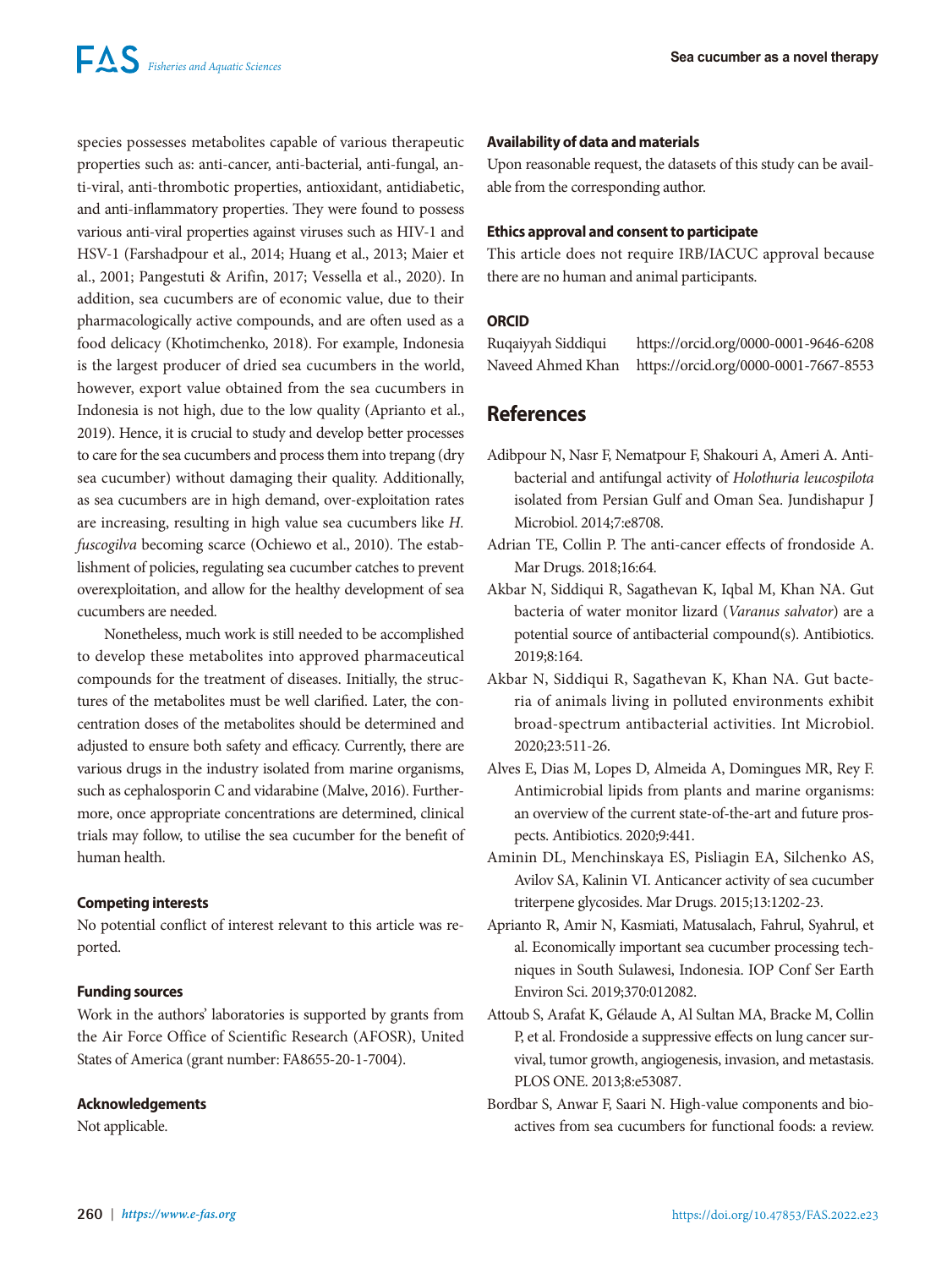Mar Drugs. 2011;9:1761-805.

- Capadona JR, Shanmuganathan K, Tyler DJ, Rowan SJ, Weder C. Stimuli-responsive polymer nanocomposites inspired by the sea cucumber dermis. Science. 2008;319:1370-74.
- Cardoso J, Nakayama DG, Sousa E, Pinto E. Marine-derived compounds and prospects for their antifungal application. Molecules. 2020;25:5856.
- Chen J. Overview of sea cucumber farming and sea ranching practices in China. SPC Inf Bull. 2003;18:18-23.
- Chen L, Wang XY, Liu RZ, Wang GY. Culturable microorganisms associated with sea cucumbers and microbial natural products. Mar Drugs. 2021;19:461.
- Chollet L, Saboural P, Chauvierre C, Villemin JN, Letourneur D, Chaubet F. Fucoidans in nanomedicine. Mar Drugs. 2016;14:145.
- Choudhary A, Naughton LM, Montánchez I, Dobson ADW, Rai DK. Current status and future prospects of marine natural products (MNPs) as antimicrobials. Mar Drugs. 2017;15:272.
- Claereboudt EJS, Caulier G, Decroo C, Colson E, Gerbaux P, Claereboudt MR, et al. Triterpenoids in echinoderms: fundamental differences in diversity and biosynthetic pathways. Mar Drugs. 2019;17:352.
- Correia-da-Silva M, Sousa E, Pinto MMM, Kijjoa A. Anticancer and cancer preventive compounds from edible marine organisms. Semin Cancer Biol. 2017;46:55-64.
- Davies J, Davies D. Origins and evolution of antibiotic resistance. Microbiol Mol Biol Rev. 2010;74:417-33.
- Dolmatov IY. Molecular aspects of regeneration mechanisms in holothurians. Genes. 2021;12:250.
- Eriksson H, Robinson G, Slater MJ, Troell M. Sea cucumber aquaculture in the Western Indian Ocean: challenges for sustainable livelihood and stock improvement. Ambio. 2012;41:109-21.
- Esmat AY, Said MM, Soliman AA, El-Masry KSH, Badiea EA. Bioactive compounds, antioxidant potential, and hepatoprotective activity of sea cucumber (*Holothuria atra*) against thioacetamide intoxication in rats. Nutrition. 2013;29:258-67.
- Farshadpour F, Gharibi S, Taherzadeh M, Amirinejad R, Taherkhani R, Habibian A, et al. Antiviral activity of *Holothuria* sp. a sea cucumber against herpes simplex virus type 1 (HSV-1). Eur Rev Med Pharmacol Sci. 2014;18:333-7.
- Festa M, Sansone C, Brunet C, Crocetta F, Di Paola L, Lombardo M, et al. Cardiovascular active peptides of marine origin

with ACE inhibitory activities: potential role as anti-hypertensive drugs and in prevention of SARS-CoV-2 infection. Int J Mol Sci. 2020;21:8364.

- Fu XM, Zhang MQ, Shao CL, Li GQ, Bai H, Dai GL, et al. Chinese marine materia medica resources: status and potential. Mar Drugs. 2016;14:46.
- Gajdosechova Z, Palmer CH, Dave D, Jiao G, Zhao Y, Tan Z, et al. Arsenic speciation in sea cucumbers: identification and quantitation of water-extractable species. Environ Pollut. 2020;266:115190.

García-Arrarás JE, Greenberg MJ. Visceral regeneration in holothurians. Microsc Res Tech. 2001;55:438-51.

- Ghanbari R, Ebrahimpour A, Abdul-Hamid A, Ismail A, Saari N. *Actinopyga lecanora* hydrolysates as natural antibacterial agents. Int J Mol Sci. 2012;13:16796-811.
- Gong PX, Li QY, Wu YC, Lu WY, Zeng J, Li HJ. Structural elucidation and antidiabetic activity of fucosylated chondroitin sulfate from sea cucumber *Stichopus japonicas*. Carbohydr Polym. 2021;262:117969.
- Guo Y, Ding Y, Xu F, Liu B, Kou Z, Xiao W, et al. Systems pharmacology-based drug discovery for marine resources: an example using sea cucumber (Holothurians). J Ethnopharmacol. 2015;165:61-72.
- Hernández-Pasos J, Valentín-Tirado G, García-Arrarás JE. Melanotransferrin: new homolog genes and their differential expression during intestinal regeneration in the sea cucumber *Holothuria glaberrima*. J Exp Zool B Mol Dev Evol. 2017;328:259-74.
- Hirsh J, O'Donnell M, Weitz JI. New anticoagulants. Blood. 2005;105:453-63.
- Hossain A, Dave D, Shahidi F. Northern sea cucumber (*Cucumaria frondosa*): a potential candidate for functional food, nutraceutical, and pharmaceutical sector. Mar Drugs. 2020;18:274.
- Huang N, Wu MY, Zheng CB, Zhu L, Zhao JH, Zheng YT. The depolymerized fucosylated chondroitin sulfate from sea cucumber potently inhibits HIV replication via interfering with virus entry. Carbohydr Res. 2013;380:64-9.
- Janakiram NB, Mohammed A, Rao CV. Sea cucumbers metabolites as potent anti-cancer agents. Mar Drugs. 2015;13:2909- 23.
- Jeyamogan S, Khan NA, Siddiqui R. Animals living in polluted environments are a potential source of anti-tumor molecule(s). Cancer Chemother Pharmacol. 2017;80:919-24.
- Kamyab E, Rohde S, Kellermann MY, Schupp PJ. Chemical de-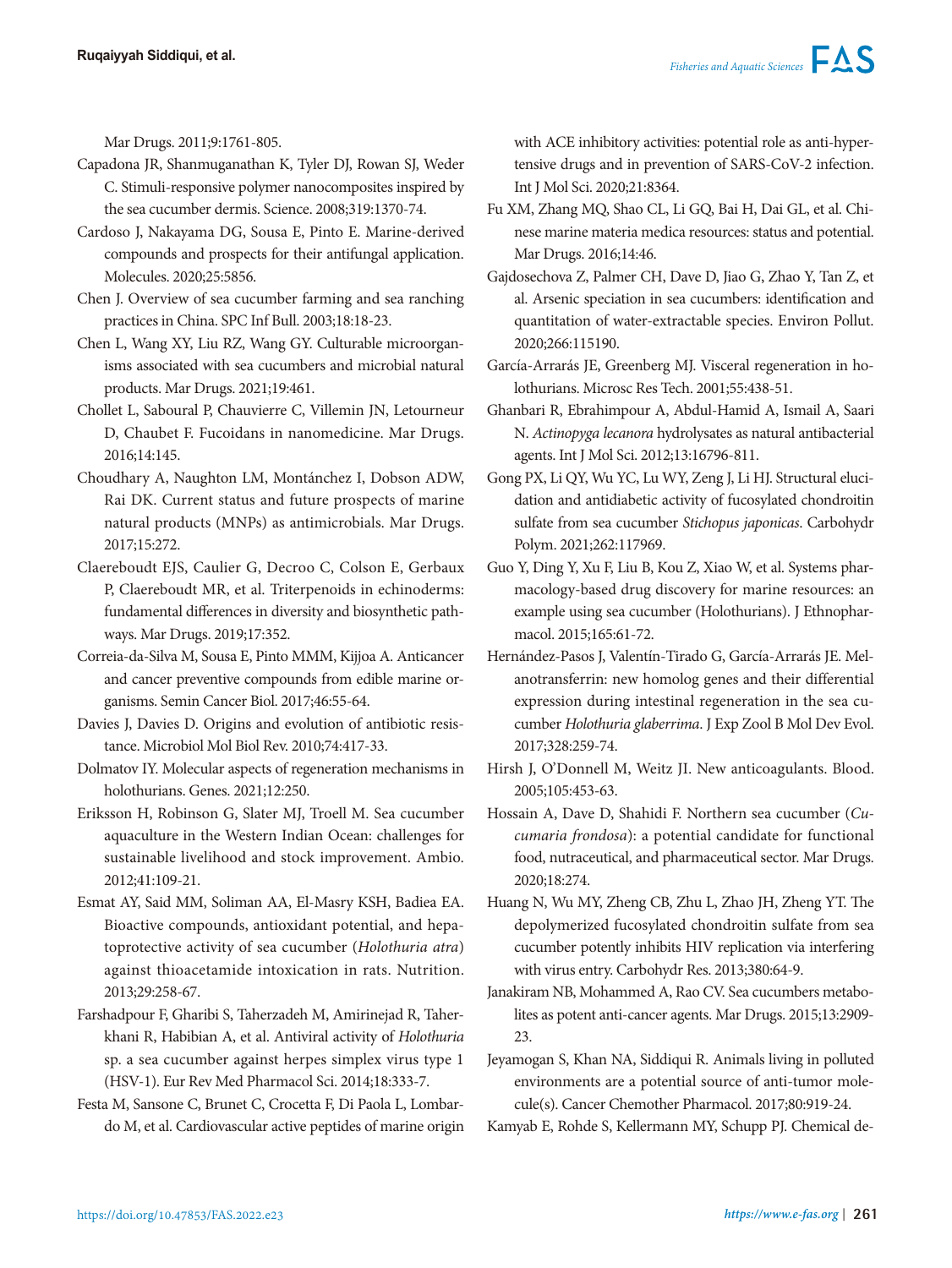fense mechanisms and ecological implications of Indo-Pacific Holothurians. Molecules. 2020;25:4808.

- Khan NA, Siddiqui R. War on terror cells: killing the host that harbours 'superbugs' is an infection control strategy in our fight against infectious diseases. Pathog Glob Health. 2014;108:4-10.
- Khotimchenko Y. Pharmacological potential of sea cucumbers. Int J Mol Sci. 2018;19:1342.
- Li X, Roginsky AB, Ding XZ, Woodward C, Collin P, Newman RA, et al. Review of the apoptosis pathways in pancreatic cancer and the anti-apoptotic effects of the novel sea cucumber compound, frondoside A. Ann N Y Acad Sci. 2008;1138:181-98.
- Li YX, Himaya SWA, Kim SK. Triterpenoids of marine origin as anti-cancer agents. Molecules. 2013;18:7886-909.
- Liu X, Hao J, Shan X, Zhang X, Zhao X, Li Q, et al. Antithrombotic activities of fucosylated chondroitin sulfates and their depolymerized fragments from two sea cucumbers. Carbohydr Polym. 2016;152:343-50.
- Maier MS, Roccatagliata AJ, Kuriss A, Chludil H, Seldes AM, Pujol CA, et al. Two new cytotoxic and virucidal trisulfated triterpene glycosides from the Antarctic sea cucumber *Staurocucumis liouvillei*. J Nat Prod. 2001;64:732-6.
- Malve H. Exploring the ocean for new drug developments: marine pharmacology. J Pharm Bioallied Sci. 2016;8:83-91.
- Medina-Feliciano JG, Pirro S, García-Arrarás JE, Mashanov V, Ryan JF. Draft genome of the sea cucumber *Holothuria glaberrima*, a model for the study of regeneration. Front Mar Sci. 2021;8:603410.
- Mondol MAM, Shin HJ, Rahman MA, Islam MT. Sea cucumber glycosides: chemical structures, producing species and important biological properties. Mar Drugs. 2017;15:317.
- Montero N, Atzori M, Marras B, Bettoschi A, Nurchis P, Coroneo V, et al. Trace metal levels in the edible tissues of sea cucumbers (*Holothuria tubulosa* and *Holothuria polii*) from Sardinia (Western Mediterranean). Ital J Food Saf. 2021;10:9576.
- Mou J, Wang C, Li W, Yang J. Purification, structural characterization and anticoagulant properties of fucosylated chondroitin sulfate isolated from *Holothuria mexicana*. Int J Biol Macromol. 2017;98:208-15.
- Myron P, Siddiquee S, Al Azad S. Fucosylated chondroitin sulfate diversity in sea cucumbers: a review. Carbohydr Polym. 2014;112:173-8.
- Nishikawa Y, Furukawa A, Shiga I, Muroi Y, Ishii T, Hongo Y,

et al. Cytoprotective effects of lysophospholipids from sea cucumber *Holothuria atra*. PLOS ONE. 2015;10:e0135701.

- Ochiewo J, de la Torre-Castro M, Muthama C, Munyi F, Nthuta JM. Socio-economic features of sea cucumber fisheries in southern coast of Kenya. Ocean Coast Manag. 2010;53:192- 202.
- Olivera-Castillo L, Grant G, Kantún-Moreno N, Acevedo-Fernández JJ, Puc-Sosa M, Montero J, et al. Sea cucumber (*Isostichopus badionotus*) body-wall preparations exert anti-inflammatory activity *in vivo*. PharmaNutrition. 2018;6:74-80.
- Pangestuti R, Arifin Z. Medicinal and health benefit effects of functional sea cucumbers. J Tradit Complement Med. 2017;8:341-51.
- Park JI, Bae HR, Kim CG, Stonik VA, Kwak JY. Relationships between chemical structures and functions of triterpene glycosides isolated from sea cucumbers. Front Chem. 2014;2:77.
- Pawson DL, Pawson DJ, King RA. A taxonomic guide to the Echinodermata of the South Atlantic Bight, USA: 1. Sea cucumbers (Echinodermata: Holothuroidea). Zootaxa. 2010;2449:1-48.
- Pierrat J, Bédier A, Eeckhaut I, Magalon H, Frouin P. Sophistication in a seemingly simple creature: a review of wild holothurian nutrition in marine ecosystems. Biol Rev Camb Philos Soc. 2022;97:273-98.
- Pomin VH. Holothurian fucosylated chondroitin sulfate. Mar Drugs. 2014;12:232-54.
- Popov RS, Avilov SA, Silchenko AS, Kalinovsky AI, Dmitrenok PS, Grebnev BB, et al. Cucumariosides F1 and F2, two new triterpene glycosides from the sea cucumber *Eupentacta fraudatrix* and their LC-ESI MS/MS identification in the starfish *Patiria pectinifera*, a predator of the sea cucumber. Biochem Syst Ecol. 2014;57:191-7.
- Sajwani FH. Frondoside A is a potential anticancer agent from sea cucumbers. J Cancer Res Ther. 2019;15:953-60.
- Senadheera TRL, Dave D, Shahidi F. Sea cucumber derived type I collagen: a comprehensive review. Mar Drugs. 2020;18:471.
- Shikov AN, Flisyuk EV, Obluchinskaya ED, Pozharitskaya ON. Pharmacokinetics of marine-derived drugs. Mar Drugs. 2020;18:557.
- Siddiqui R, Mansoor S, Khan NA. Do crocodiles and alligators hold the key to cancer treatment? Br Med J. 2016;354.
- Solis A, Nunn CL. One health disparities and COVID-19. Evol Med Public Health. 2021;9:70-7.